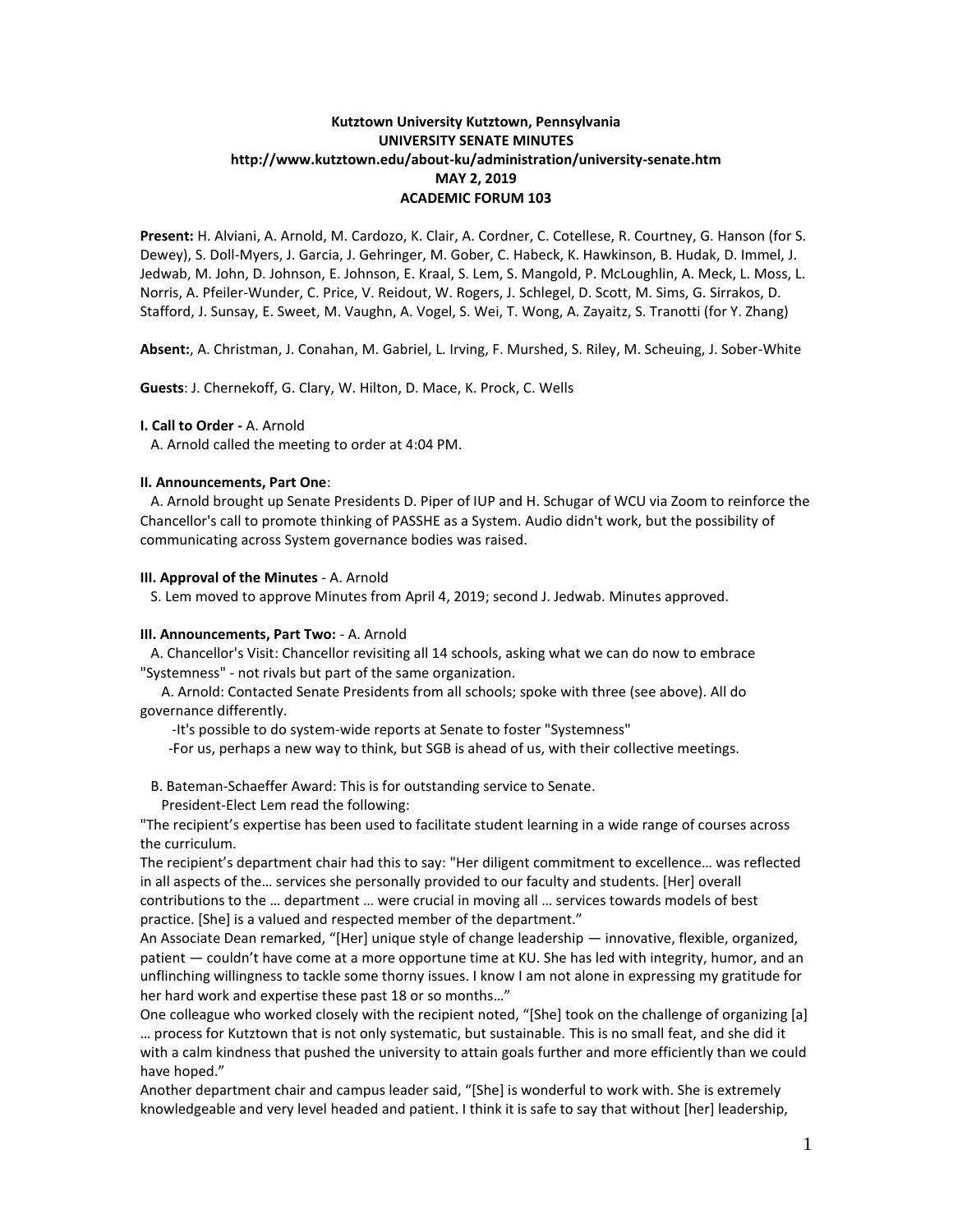guidance, and hard work, Kutztown University would not have made any strides in terms of improving the extent to which we are actively assessing student learning and we would be in very poor shape in the eyes of the Middle States Commission."

Finally, members of the Senate Executive Council stated, "she has provided clear, informative and helpful reports on the assessment process to Senate at each meeting and has been patiently willing to walk us through whatever questions we may have had about the process."

This year's the recipient of the Bateman-Schaeffer Award is Krista Prock." Applause.

K. Prock: Thanked all for their hard work & diligence regarding Assessment. More applause.

## **C. Graduation Attendance**- A. Arnold

 Faculty attendance at graduation is important. Expectation is to attend one ceremony per academic year; it's especially meaningful to students to congratulate them in student area in Field House prior to the ceremony. Please share with colleagues: our attendance means so much to the graduates.

#### **IV. Approval of Graduates** for Spring 2019:

B. Hudak moved to approve graduates for Spring 2019; second V. Reidout. Approved; applause.

## **V. President, Committee Task Force Reports:**

 **A. Senate President's Report** – A. Arnold -

 A reminder that Senate is moving to written reports for Senators to review prior to meeting. Key is to be prepared so time for Reports is spent on questions/discussion.

 RE: University Budget report, keep the following in mind: budgetary problems on the academic side can be addressed in three ways: 1) attract more students; 2) retain more students; 3) rethink deployment of faculty. This is a complex problem that requires building a culture of trust across the university; putting the university first, not individual departments/units, to best serve our students.

 We need to think about what university will look like in 5 years in relation to 3 items above. Essential to build trust where the history of KU culture is the opposite.

 Continue to advocate for a strong Center of Excellence in Teaching & Learning for Professional Development in teaching to best serve & retain our students.

Questions or discussion? None.

## **B. Senate Vice President's Report** – A. Cordner, Chair, Committee on Committees (CoC)

 A. Cordner referred to her written report. She read slate for each committee. CoC moves that Senate approve its slate of appointments; needs no second for a vote. Slate approved. Appointments can be seen here[: https://www.kutztown.edu/about-ku/administration/governance/university-senate/governance](https://www.kutztown.edu/about-ku/administration/governance/university-senate/governance-committees.html)[committees.html](https://www.kutztown.edu/about-ku/administration/governance/university-senate/governance-committees.html)

Percentages of appointments by College and by biological gender were also provided. CoC members were thanked for their hard work.

## **C. Senate Secretary's Report -** L. Norris

 L. Norris announced results of Elections to Senate Committees. (CoC, Grade Appeal Board, & Strategic Planning & Resources (SPRC)). There were nominees for every opening except a College of Ed. representative to SPRC. L. Norris urged Senators in Education departments to convey the importance of representation on this extremely important committee.

#### **D. University President's Report** – K. Hawkinson

 K. Hawkinson praised the Middle States team & all for their "heroic" work, particularly A. Zayaitz, C. Wells, G. Clary & K. Prock.

 New Gen Ed is exciting, likely to help students complete degrees sooner, especially w/ FYS. It is natural to have growing pains with new program.

 Budget: after first balanced budget in 8 years and level enrollment, problems ahead. Important to inform the university community.

Retention is down slightly, but good initiatives. In December, RA's gave residents cards to determine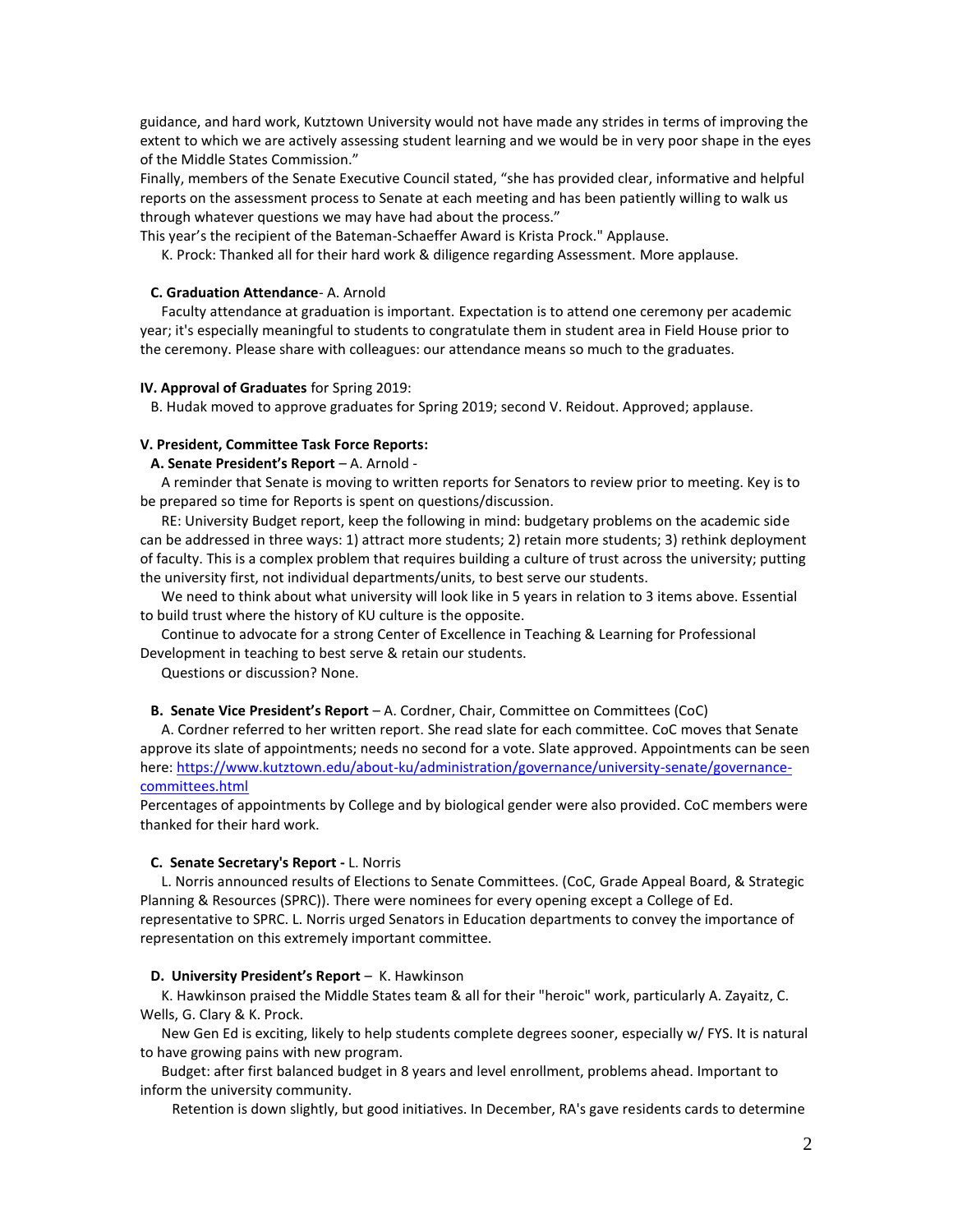likelihood of returning for Spring, with boxes to check for problems students encounter. Only 20/1,000 said they're not returning, but a number of problems were indicated. So, a Fair was held to address such issues as finances, health, & other obstacles. K. Hawkinson appreciates the work everyone is doing for students.

 Council of Trustees raised next year's Student Fees 1.5% for those on-campus; 0.5% off-campus. Steps to address budget problems: retirements, open positions, freeze on staff hirings with a few essential exceptions; efficiencies, & 10% budget cuts across all units.

A. Arnold: An update from J. Silberman on data for salaries will be on Senate page. Update is located under Adhoc Task Forces and Links here: [https://www.kutztown.edu/about](https://www.kutztown.edu/about-ku/administration/governance/university-senate/senate-archives.html)[ku/administration/governance/university-senate/senate-archives.html](https://www.kutztown.edu/about-ku/administration/governance/university-senate/senate-archives.html) 

5 million shortfall impacts curriculum; curriculum/policies/budget are interrelated.

 K. Hawkinson: Chambliss recipient P. Reed to deliver Spring lecture; encourages more to attend. Similarly, attend opening day University Address.

Thanks all for their hard work & service; all are deeply appreciated.

A. Arnold: Community has graciously worked hard, with commitment.

### **E. University Provost's Report -** A. Zayaitz

 A. Zayaitz read: "Creative. Adventurous. Knowledgeable. Caring. Daring. Energetic. Thoughtful. Passionate. Committed. Curious. Innovative. Questioning. Directed. Spontaneous. Focused. Our students are that and more. This time of the academic year, while busy and stressful, is a time of celebration of and reflection about accomplishments, successes and future plans. Students are awarded, faculty are honored, and staff are thanked. It is very easy to boast about the accomplishments of members of our Kutztown University family—each individual brings their own gifts, talents, dreams, abilities—and together we are the community of an exciting university. Through assessment we are working to make the student experience even better! Please join me with KU pride as we celebrate with and honor our May 2019 graduates."

A. Arnold: Have you anything to add?

A. Zayaitz: No.

#### **F. Student Government Board (SGB) Report:** – B. Hudak

 1. SGB hosted its annual SGA Day today on the MSU lawn. 28 student organizations participated. SGB also worked with the Career Development Center and CASA (Thanks Val). Over \$1,000 worth of food and prizes were provided to students, as well as a large inflatable obstacle course.

 2. KU Student Trustee participated in his first Council of Trustees meeting this past Thursday. His transition has been smooth & he feels much more comfortable with his duties. SGB looks forward to working with him & is thrilled to have student voice represented on the Council once again

 3. SGB's budget has been finalized for next academic year; an \$11.00 increase to the student activity fee.

 4. The Special Funding Process has also finished, with over \$115,000 granted in funding requests to student organizations and athletic groups.

 5. Last week SGB hosted its annual Picnic on the Patio event by Sharadin to show appreciation for our visual and performing arts students.

 6. This past Saturday SGB hosted its annual SGB internal banquet where exceptional student leaders from all across campus are acknowledged. Dr. Hawkinson kindly attended & shared a few words.

7. SGB's Finals Tables will take place on 5/6 & 5/7 in Rohrbach Library.

 8. SGB General Board Elections for 2019-2020 have concluded. 41 students participated in the election. 18 members will be returning and 11 new members will be joining us. New student elections for 4 freshmen to join the Board will be held at the beginning of next semester.

9. Thanks to V. Reidout for CASA's presence at SGA Day, the most successful of these events.

 V. Reidout: Congratulated B. Hudak on his re-election as SGB President. Agreed that SGA Day was very successful, encouraged more students to actively seek support.

## **G. Assessment Office Report** - K. Prock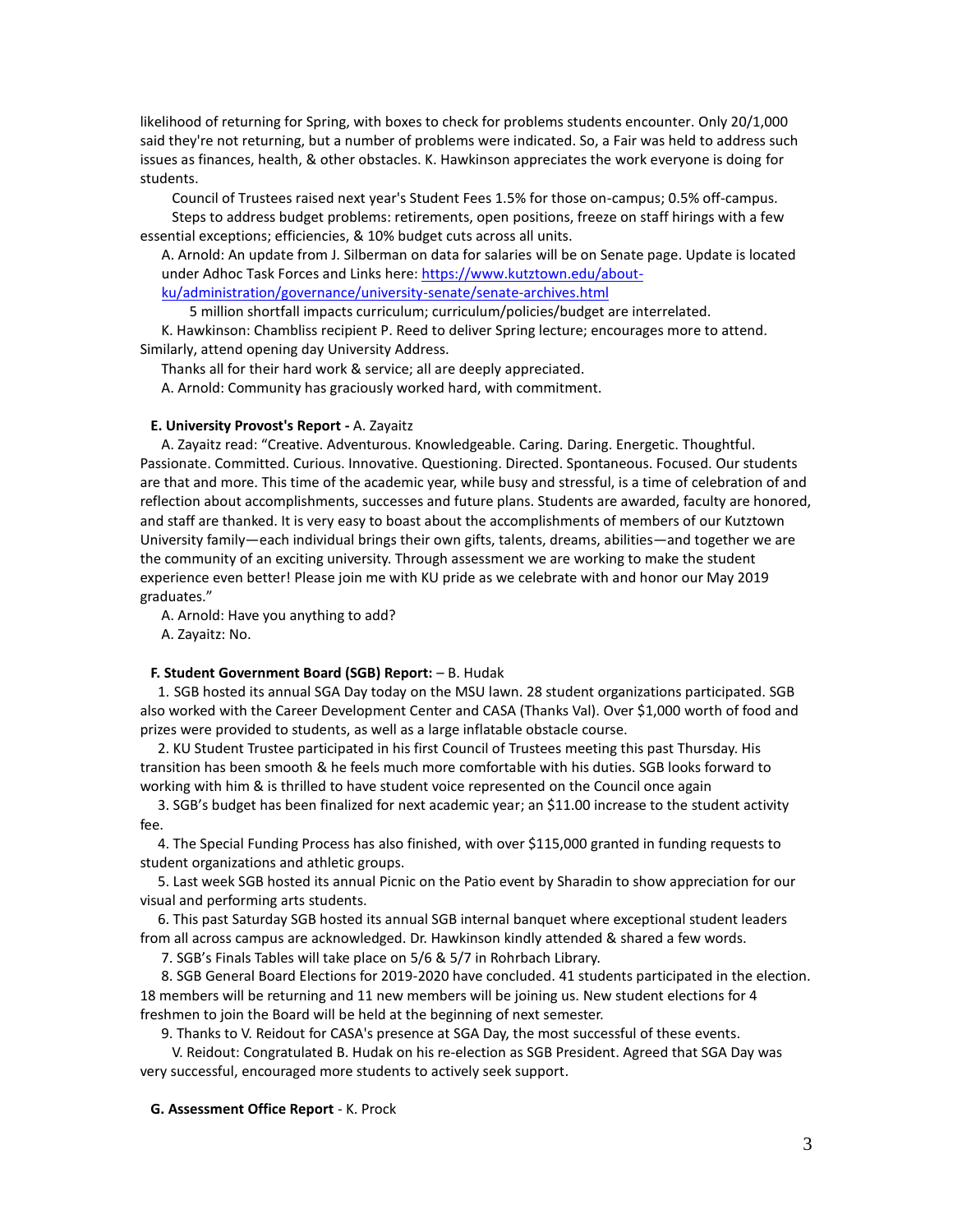K. Prock reminded all that Assessment Reports are due to Deans by June 15; K. Prock is available for assistance. Sept. 20 is Assessment Day. Any questions or discussion? None.

## **V. Unfinished Business**

## **A. First Weeks Problem Memo** - A. Arnold

 A. Arnold: Senate is developing a memo to help guide Academic Standards & Policy Committee (ASPC) to devise policies to alleviate these issues. Topic today is on suggestions for revising Early Warning Policy. An Early Warning Committee (EWC) has convened to focus on this. It is a morality issue to take money from poorly performing students with no chance to reach 2.0 CGPA in the currently required timeframe. There is the possibility of a GPA reset.

Discussion:

 T. Wong: Can only reset if a student separates from KU for 4 years & then on return, earns a 2.0 minimum with 12 or more credits. Disastrous first semester mainly due to adjustment problems is main cause.

H. Alviani: What does "reset" mean?

A. Arnold: recalculate CGPA; starting with blank slate, like transfer students do.

J. Schlegel: How many new students have no chance to reach 2.0?

D. Johnson: per E. Nieves in EWC meeting, 75 got a 0.0 in the Fall.

A. Arnold: likely that those with low GPAs return in Spring but not after that.

H. Alviani: What of a provision to consider only most recent semester?

 D. Johnson: There is a mechanism, but federal financial aid guidelines have an impact. EWC is also looking at success rates.

A. Arnold: KU finding as many ways possible to help students, using as many avenues as possible.

E. Kraal: Is EWC looking at practices at other PASSHE schools?

T. Wong: Yes.

## **B. Academic Policy Report** - D. Mace

 D. Mace: ASPC did discuss early warning; what's essential is identifying struggling students within first few weeks. Behavioral changes/absences are often signs; don't have to wait for a graded assignment.

 ASPC appreciates Senate discussions to create a "longer runway" for productive, effective policy revisions/new policies. Important to work together, not waste time at ASPC crafting policy only to have it wordsmithed to death in Senate.

P. McLoughlin came to ASPC concerning plus/minus grading. M. Eicholtz is taking this on.

A. Arnold: D. Mace is stepping off ASPC; thanked him for his great leadership.

K. Clair: What of maintaining full time status?

 S. Mangold: A drop to part time could affect insurance, but generally that's not checked after start of a semester. In that aspect, W is better than F. Student Life consults student about aid and housing for fuller picture & to develop a plan going forward.

D. Johnson: Important for students to check with Financial Aid re: dropping to part time.

 A. Arnold: We can even call Financial Aid & hand phone to the student. May advise to take a winter session or community college course to make up for it.

## **C. Last Weeks & Final Exam Period** - A. Arnold

 A. Arnold: Senators should consult Don Richards's opinion piece on Last Week policy in the online issue of the Keystone. The article appears here: https://thekeystonenews.com/2019/04/30/opinion-facultyshould-revise-the-universitys-final-exam-policy/

With input, we should be poised to have a concise, effective last week experience.

 A. Meck: Students have trouble imagining another model than what we know. Students agree it's important to have a dedicated week.

E. Sweet: Students do want to maintain 33% as a maximum of course grade.

J. Sunsay: Psych. department is asking about standardized exams; how to enforce?

A. Arnold: Many approaches; we can't worry about those who don't/won't adhere to policy.

## **VI. New Business:**